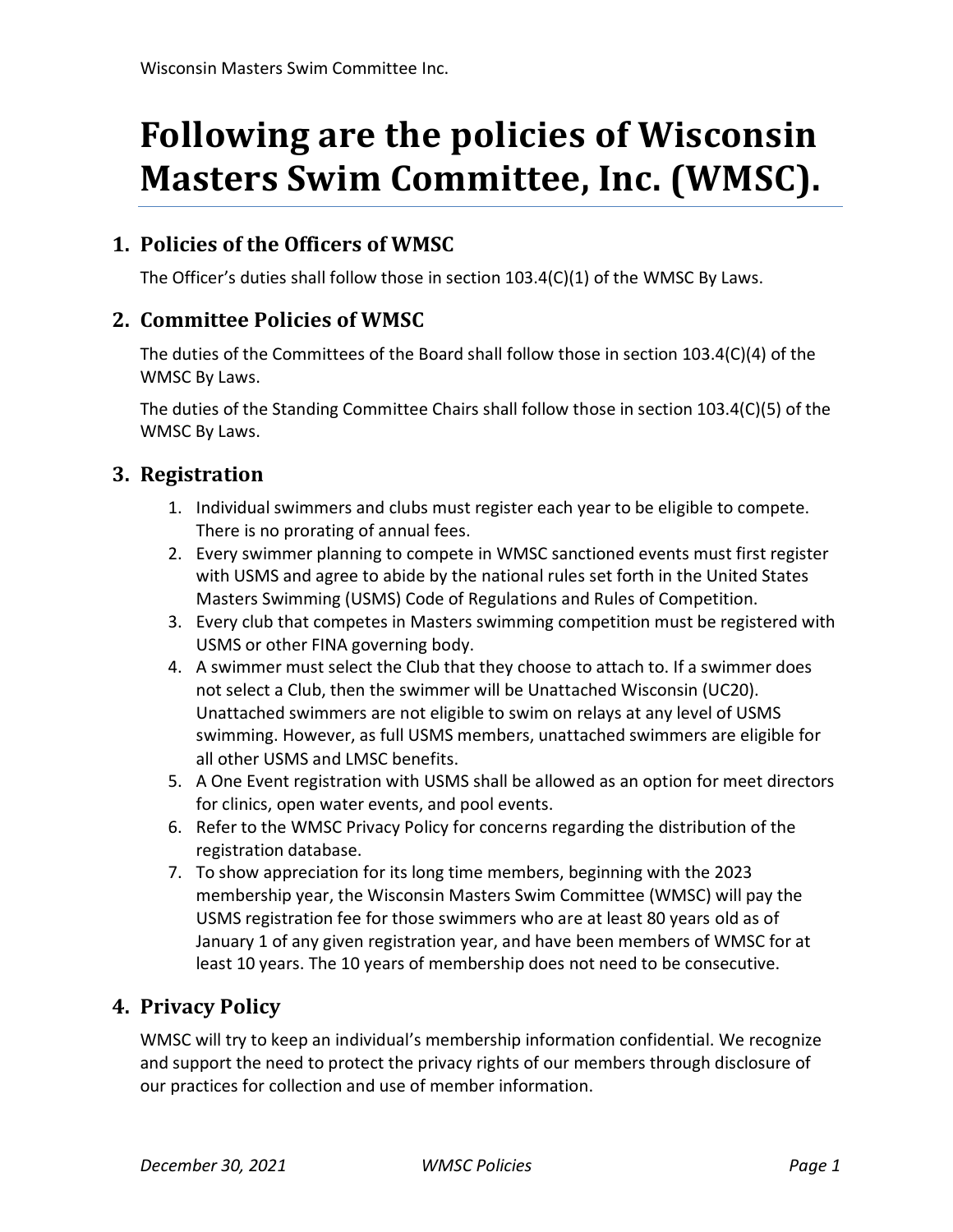WMSC tries to protect the confidentiality of the member's street address, phone numbers and date of birth. However, WMSC cannot guarantee that in all cases it will be able to protect the confidentiality of that information. For meet hosts of sanctioned Wisconsin Masters meets, USMS membership may need to be validated using the USMS Registration system, if online registration is not completed.

WMSC will share a person's contact information and age with the club/workout group to which the member belongs. Use of this information by USMS and individual clubs/workout groups is not covered by this policy statement.

The results of open water and pool events will be published on the WMSC website, and will include the swimmer's name, age, and club.

E-MAIL LIST: WMSC reserves the right to contact all members for whom it has an e-mail address, if WMSC deems the matter of interest or importance to its members.

## **5. Top Ten and Records**

- 1. All USMS-sanctioned and USMS-recognized meets held in the jurisdiction of WMSC and for which the USMS sanction fee is paid are submitted by the Top 10 Recorder to the USMS Event Rankings for Top 10 consideration. No further action is required on the part of the swimmer.
- 2. Swimmers affiliated with a club registered in the WMSC, or registered as UC20 in WMSC may compete in other USMS-recognized meets as defined in the USMS Rule Book Section 2. In this situation, the swimmer must submit those results with pool measurements to the Top 10 Recorder for inclusion in the USMS Event Rankings. These meets are generally USA meets held within and outside of Wisconsin. The swimmer must provide documentation regarding pool bulkhead placement confirmation measurement for bulkhead pools on the USMS List of Measured Pools or complete pool measurements for pools that are not on the USMS List of Measured Pools. Meets in other FINA member federations are recognized by USMS without further pool measurement documentation.
- 3. LMSC Records may be achieved by swimmers affiliated with a club registered in WMSC or as individuals registered with the UC20 designation in WMSC. Meets and results must meet the requirements for USMS Top 10 consideration. These requirements include provision for pool measurements and quality of timing systems. The record time may be swum in USMS-sanctioned or USMS-recognized meets. The swimmer is responsible for reporting record times to the Top 10 Recorder. As with the previous paragraph, for meets held outside the jurisdiction of WMSC, e.g, USA meets and USMS meets in other jurisdictions, the swimmer must provide documentation for bulkhead placement confirmation measurements for bulkhead pools and insure that the pool is listed on the USMS List of Measured Pools.
- 4. USMS Records may be set by swimmers in USMS Sanctioned and USMS recognized events. Extensive documentation is required from the meet host. If a swimmer sets a USMS record at an event, it is recommended that the swimmer follow up with the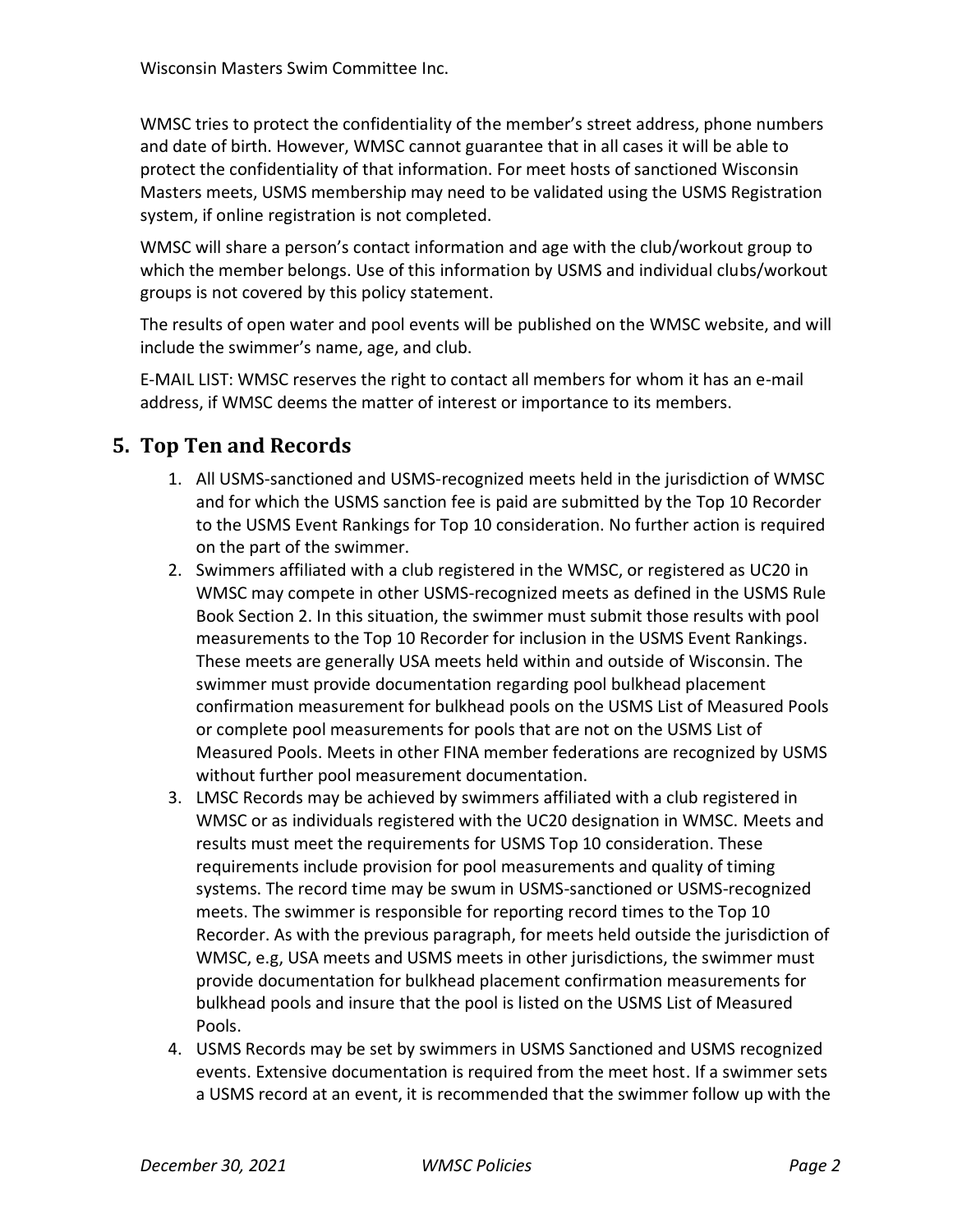meet host before the end of the meet so that the meet host can collect the documentation and signatures required to ratify the record. The meet host is required to submit the record application and supporting documentation to the Top 10 Recorder for upward reporting to USMS. The swimmer will need to provide proof-of-age to USMS.

5. FINA Masters World Records and FINA Masters Top 10. USMS uses the completed Top 10 and USMS Record Applications to update FINA Masters World Records and FINA Masters Top 10. No further action is required on these items for either the LMSC or the swimmer.

## **6. WMSC Officials Pay**

Officials at pool events will be paid twenty dollars (\$20.00) per hour with a guaranteed four (4) hour minimum of pay. When the meet exceeds four (4) hours, each quarter (1/4) hour or fraction of a quarter (1/4) hour will be compensated at five dollars (\$5.00) per quarter (1/4) hour, or fraction of a quarter (1/4) hour.

## **7. USMS Pool Event Insurance Surcharge**

WMSC will collect one dollar (\$1.00) per registered swimmer, up to the current maximum of the USMS pool surcharge. This will be collected from the host for pool events. WMSC is billed by USMS for the Pool Insurance Surcharge.

### **8. WMSC Pool Event Sanction Fee**

The sanction fee payable to WMSC from the meet host is twenty-five dollars (\$25.00).

#### **9. WMSC Open Water Event Sanction Fee**

The sanction fee payable to WMSC from the meet host is twenty-five dollars (\$25.00).

#### **10. USMS Recognized Pool Event Sanction Fee**

The sanction fee payable to WMSC from the meet host is the current USMS sanction fee for a Recognized event.

By policy, WMSC elects to subsidize the sanction fee for another nonprofit entity, for which the entity will be charged twenty-five dollars (\$25.00).

## **11. USMS Open Water Swim Sanction Fee**

Each open water event is responsible for paying the entire USMS Open Water Swim Sanction Fee. WMSC is billed by USMS for the Surcharge.

## **12. USMS One Event Registration (OEVT)**

WMSC may use the USMS one event registrations for open water events, pool events, and clinics.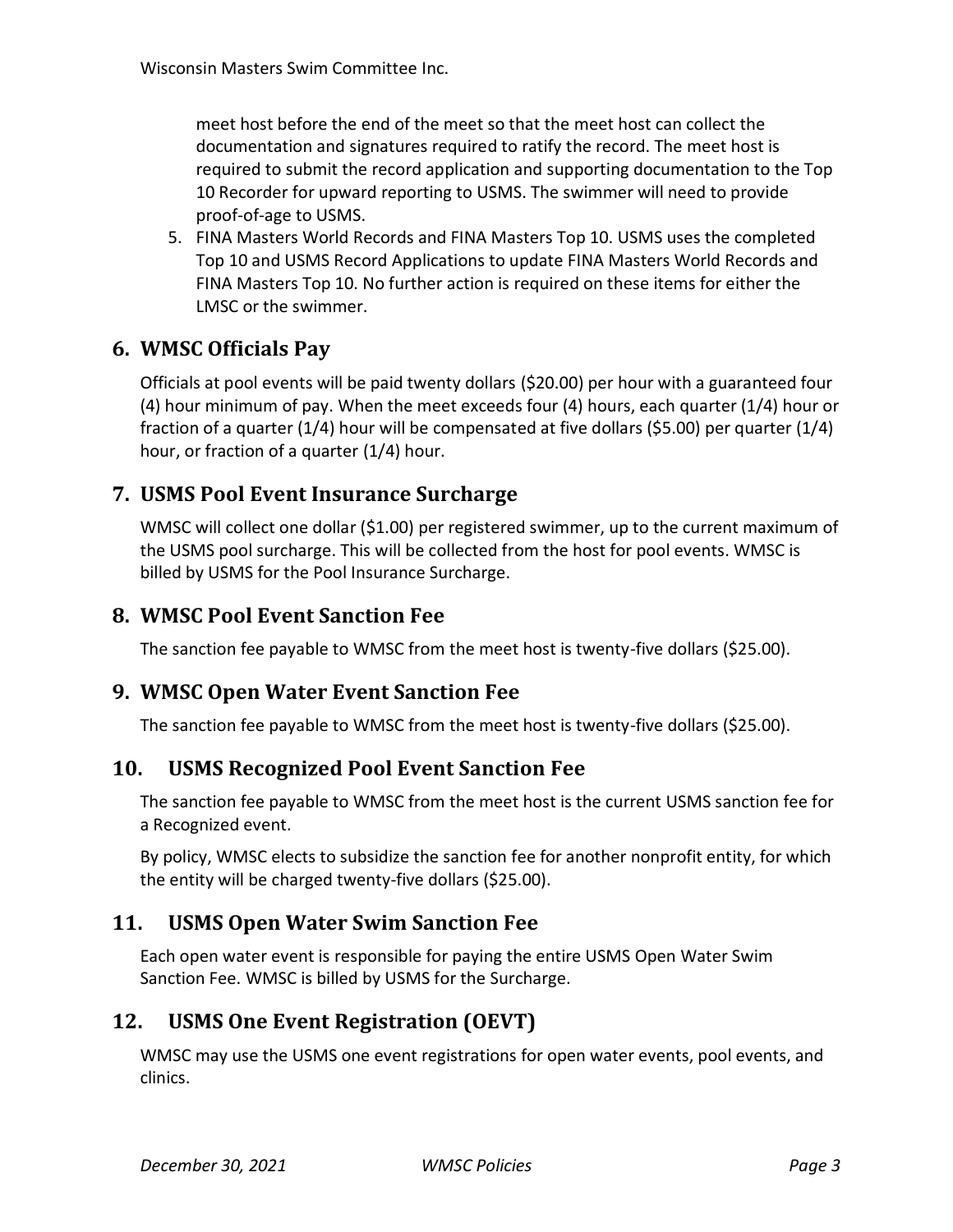In addition to the current USMS one event fee, there will be a WMSC charge of six dollars (\$6.00) per individual registration OEVT for 2019, and zero dollars (\$0.00) for 2020.

The host club is responsible for collecting the USMS OEVT registrations and remitting them to the WMSC Treasurer.

# **13. WMSC Dues collected with USMS Individual, Club, and Workout Group Registration**

Beginning in 2020, WMSC will participate in the USMS Unified Fee for Registration. As a result, the fees charged to swimmers, workout groups and clubs will be determined by USMS.

# **14. WMSC Dues collected with Transfer Fees to a New Club**

There is no WMSC fee charged for swimmers who are registered with WMSC requesting a transfer to a new WMSC club.

For those swimmers who wish to transfer into WMSC and are not currently members of WMSC, there is an eight dollar (\$8.00) transfer fee. In addition, those swimmers must also pay the current yearly WMSC registration fee.

# **15. USMS Coaching Certification/USMS Coaching Clinic Reimbursement Policy**

WMSC will reimburse 100% of the course fee for any USMS Coaching Certification Class or USMS Coaching Clinic completed by a WMSC member to the extent that the fees are not paid by another entity.

WMSC will not reimburse any travel, lodging or meals for a USMS Coaching Certification Class or USMS Coaching Clinic.

The member must be registered with WMSC and the scholarship request must be submitted in writing to the WMSC Coaches Chair. The WMSC Coaches Chair will review and has the authority to approve or deny the reimbursement request.

A maximum of ten (10) scholarships are available annually as follows: five (5) for the combined Levels 1 and 2, three (3) for Level 3, and two (2) for Level 4.

Each applicant is required to make written application to the Coaches Chair. The Coaches Chair must approve all applications prior to reimbursement. The request should be made before attending the clinic.

Should more than ten (10) applicants solicit scholarships, the Chair, Vice Chair, and Treasurer will review class availability and funding, then decide if additional applications are approved.

Members who have been reimbursed are expected to participate at WMSC swim clinics.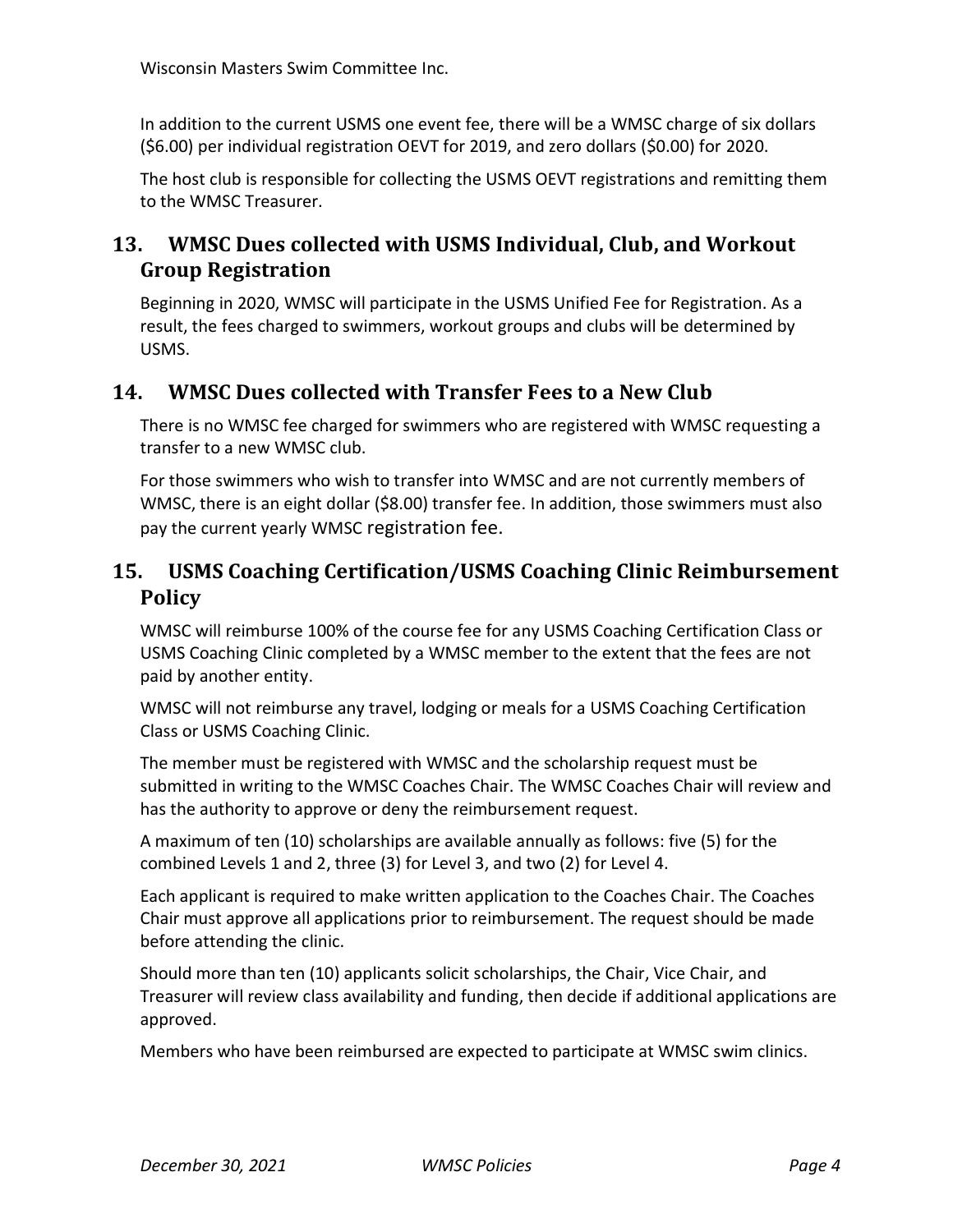If the Coaches Chair wishes to attend a USMS Coaching Certification Class or USMS Coaching Clinic, the Coaches Chair must obtain permission from the WMSC Chair. Reimbursement will follow the policies described above.

## **16. USMS Adult**‐**Learn**‐**to**‐**Swim Certification Policy**

WMSC will reimburse 100% of the course fee for USMS Adult Learn To Swim (ALTS) class completed by a WMSC member to the extent that the fees are not paid by another entity. WMSC will not reimburse any travel, lodging or meals for travel to a USMS ALTS class.

The member must be registered with WMSC and the scholarship request must be submitted in writing to the WMSC Vice Chair. The WMSC Vice Chair will review and has the authority to approve or deny the reimbursement request.

The first ten (10) applications for ALTS training will be processed for reimbursement annually. Each applicant will be required to make written application to the Vice Chair. The Vice Chair must approve each application before reimbursement is made.

Should more than ten (10) applicants solicit reimbursements, the Chair, Vice Chair, and Treasurer will review class availability and funding, and then decide if additional applications are approved.

Members who have been reimbursed as ALTS swim instructors are expected to participate in WMSC ALTS swim lesson events.

If the Vice Chair wishes to attend a USMS ALTS class, the Vice Chair must obtain permission from the WMSC Chair. Reimbursement will follow the policies described above.

# **17. WMSC USMS Convention Policy**

WMSC is allocated two voting delegates at the USMS convention. The Chair and Vice Chair are automatic delegates. Should either the Chair or Vice Chair not attend the convention, another delegate shall be appointed by the Chair in their place. Four (4) additional delegates may attend the convention. Preference will be given to 1) officers of WMSC, then 2) LMSC Committee Chairs, then 3) National level committee members.

The WMSC Chair shall apply for two (2) Delegate At Large voting status positions each year from the President of USMS.

Reimbursement to delegates attending the USMS Convention will be made for:

- Registration
- Air fare (at the least expensive seat selection)
- Airport "super saver" parking rate
- Shuttle transportation to and from the hotel and the airport
- Hotel room rate for a single room (delegates are not required to share a room, but may if they choose to do so)
- Reasonable daily food expense
- WMSC does not reimburse the cost of any alcoholic beverages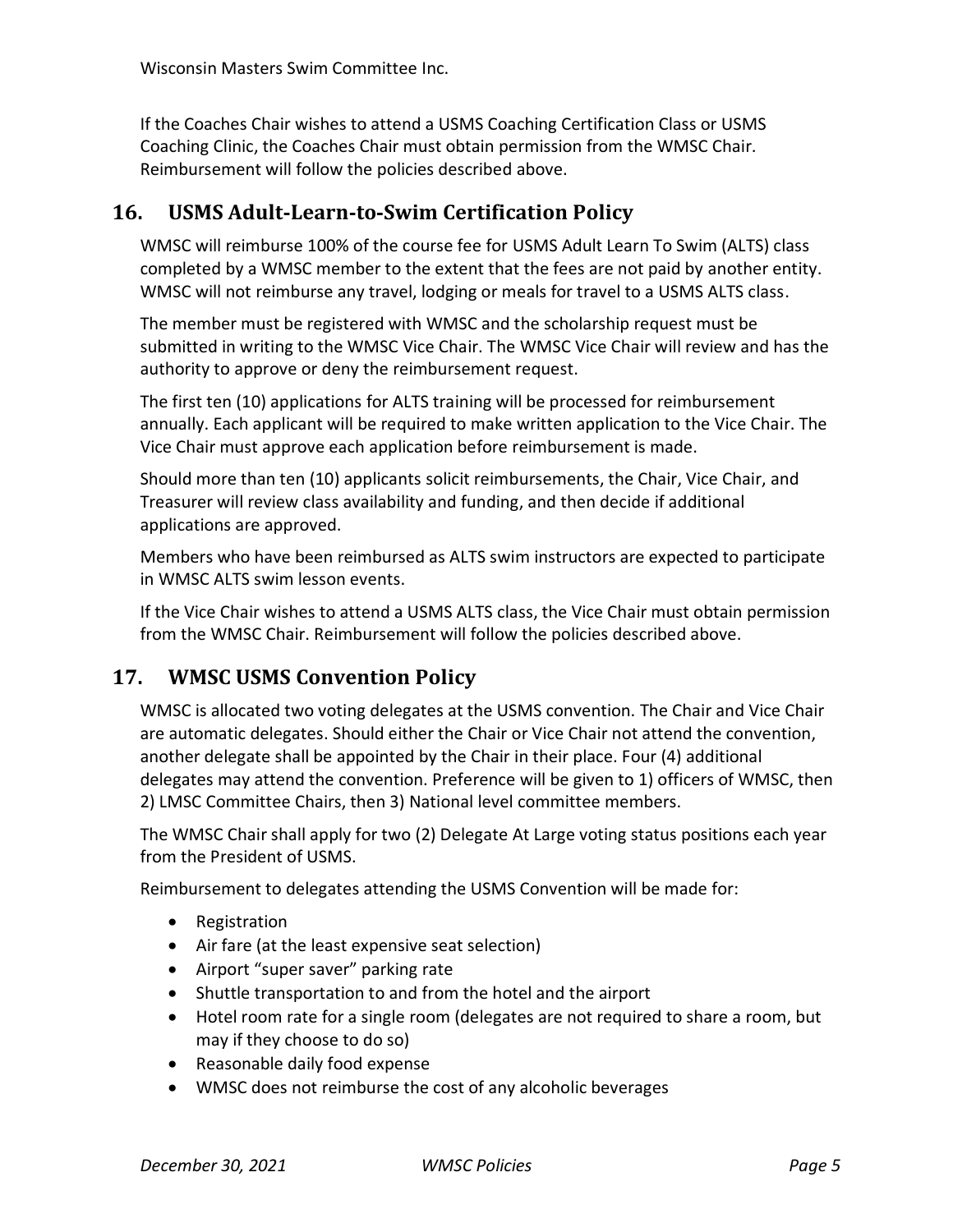Travel expenses for a companion (non-delegate) will not be reimbursed

If a delegate chooses to drive to the USMS Convention, then reimbursement will be the lesser of the current IRS business mileage reimbursement, plus tolls, or the least expensive air fare seat selection. No mileage reimbursement will be made for passengers sharing a ride.

Mileage will be reimbursed at the current IRS business rate for those who travel to an airport in Wisconsin, or to the Chicago area if the delegate lives closer to a Chicago airport.

If two (2) delegates wish to share a room, then reimbursement will be one half the room rate for each delegate.

The WMSC Expense Form along with legible receipts must be received by the WMSC Treasurer within thirty (30) days of the end of the convention. Exceptions must be requested and approved by the WMSC Chair before thirty (30) days have elapsed from the end of the convention.

Chairs of USMS committees have expenses paid by USMS, and may attend in addition to the six (6) total delegates from WMSC. If USMS does not reimburse all of the expenses of a USMS Committee Chair, then they will be eligible for the balance of reimbursement, the same as WMSC delegates.

# **18. Reimbursement for Printing and Mailing**

WMSC will reimburse the newsletter editor for printing and postage for those members who wish to receive a paper copy of the newsletter. Reimbursement must be made using the WMSC Reimbursement Request Form.

WMSC will reimburse the Registrar for any costs associated with printing and mailing member cards. Reimbursement must be made using the WMSC Reimbursement Request Form.

WMSC will reimburse the cost of printing for members doing executive or committee work for WMSC, where a printed page is necessary. Reimbursement must be made using the WMSC Reimbursement Request Form.

If a personal printer is used, WMSC will reimburse at a rate of:

- Eight cents (\$0.08) per page for black and white printing.
- $\bullet$  Fifteen cents (\$0.15) per page for color printing.
- Reimbursement must be made using the WMSC Reimbursement Request Form.

# **19. Awards for SCY and LCM State Championship Meets**

Awards for the SCY and LCM State Championship Meets will be purchased by WMSC. Medals will be awarded for  $1^{st}$  through  $8^{th}$  place for each individual event, and ribbons will be awarded for  $1^{st}$  through  $3^{rd}$  place for relay events.